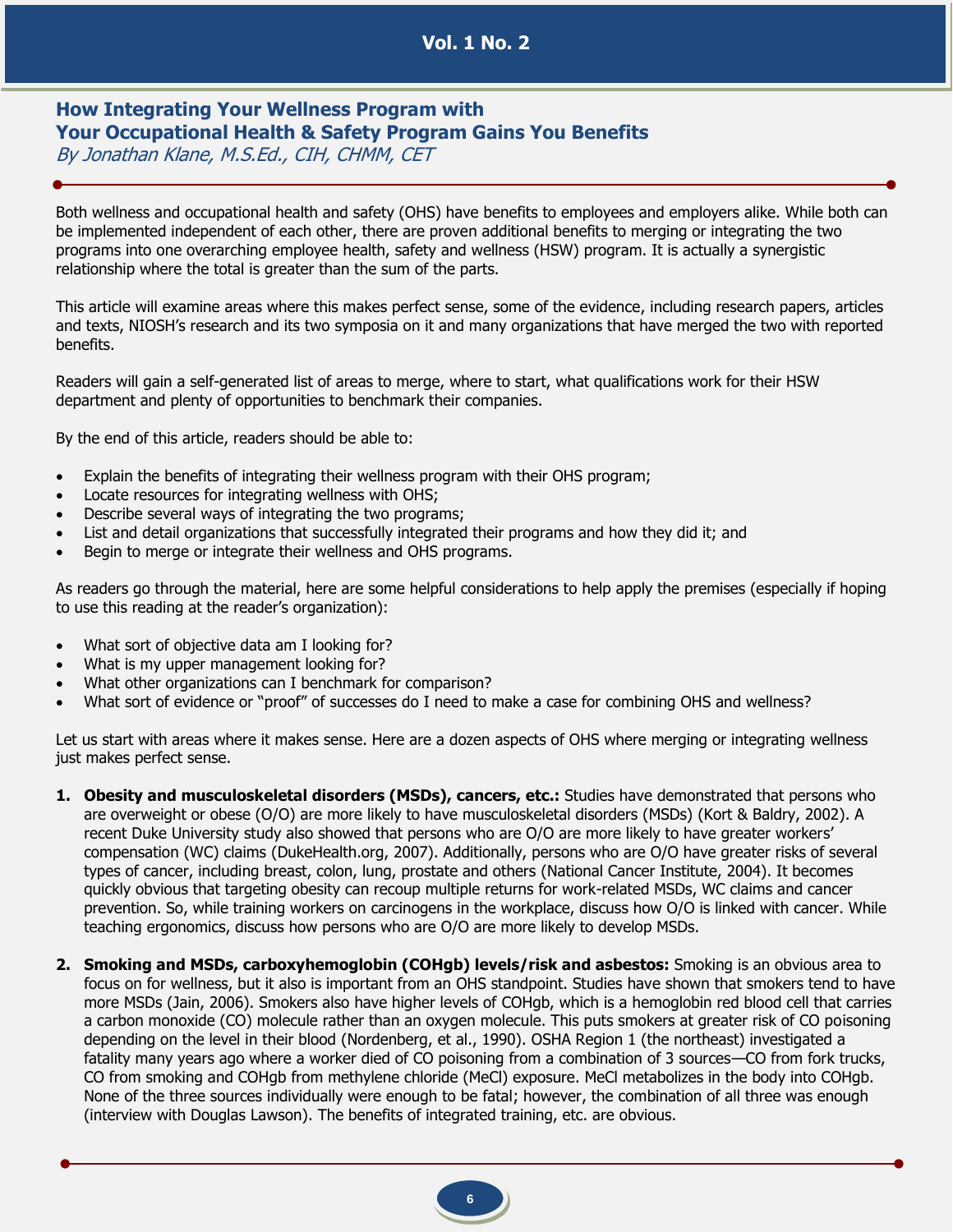- **3. Fitness and MSDs:** Fitness level and MSDs are inversely related, meaning as one goes up, the other goes down (and vice versa) (NIOSH, 1997). Since fitness counts, facilitating and supporting worker exercise programs make even more sense than just passive encouragement.
- **4. Job activity level and prostate cancer:** A recent study showed that job activity level and prostate cancer rates were also inversely related (Krishnadasan, et al., 2008). So if we get workers more active in their jobs and educate them about the benefits, they will be less likely to develop prostate cancer and will likely benefit with lower O/O rates and those related benefits above.
- **5. Exposures off and on the job—asbestos, CO, solvents, acids/bases, sensitizers, lead, etc.:** It is pretty straightforward. If we are trying to prevent worker exposures to certain hazardous substances because of the potential for ill health effects, why would we not also try to prevent these same exposures off the job? We would and do so, of course. We can potentially be exposed to many chemicals and other hazardous substances at home and off the job. Asbestos in older homes, CO from our vehicles (and other combustion sources), solvents in cleaners and degreasers, acids and bases in cleaners—the list goes on and on.
- **6. Healthy foods at work, obesity and cancers, etc.:** Workers eat at least one meal at work, and sometimes two or three meals are eaten at work in a day. Nutritional needs are at least one-half of the O/O problem in the U.S. We tend to eat whatever is readily available to us regardless of its nutritional value and our willpower. As being O/O is now linked to several cancers and other chronic and costly health issues (diabetes, metabolic syndrome, heart disease, etc.), providing healthier foods at work is an easy and effective means of reducing O/O.
- **7. Driving safety (single greatest cause of work fatalities in U.S.):** Without even counting fatal accidents during normal work commutes, driving is the leading cause of work-related fatalities (NIOSH, 2003). Whatever we can do to make driving safer for our workers, the fewer worker deaths there will be.
- **8. Genetic predisposition to diseases and target organs of chemicals:** There is a great saying, "Your genes load the gun—the environment pulls the trigger." For many of us, the gun is already loaded. We have heart disease, high blood pressure, various cancers, etc. in our gene pool, and so it is even more important for us to avoid environmental factors that are linked to those diseases. Some environmental triggers are the chemicals and other hazardous substances we are exposed to at work and off the job. Chemicals typically "target" certain organs—they cause damage to specific organs. These "target organs" vary between chemicals. Some examples include asbestos, silica and many mineral dusts, which target the lungs and respiratory

system. Acetone and other solvents target the brain, central nervous system (CNS), skin and often the mucous membranes (eyes, nose and mouth). MeCl is also linked to the blood system (it metabolizes into COHgb) and the liver (causing cancer). Benzene is also linked to the blood system and causes leukemia. Lead has many target organs, including the brain and CNS, heart, kidneys, liver and reproductive system (making it a "teratogen"). We can educate workers regarding their greater susceptibility to these exposures so they can avoid them both at work and away from it as well.

**9. Stress and its effect on many areas, organs, etc.:** Work-related stress is a common factor in employee surveys and complaints. The effects of stress of the body are many and varied. These include mental health, obesity, the gastrointestinal system, heart, endocrine system, tooth and



gum disease and diabetes, to name a few (NIOSH, 1999). Reducing stress (both at home and at work) is an obvious way to reduce health stressors and complaints. Worker complaints about stress are often tied to a lack of control over their work and work load. We can help reduce this work-related stress and can help with home-related stress through employee assistance plans and the like.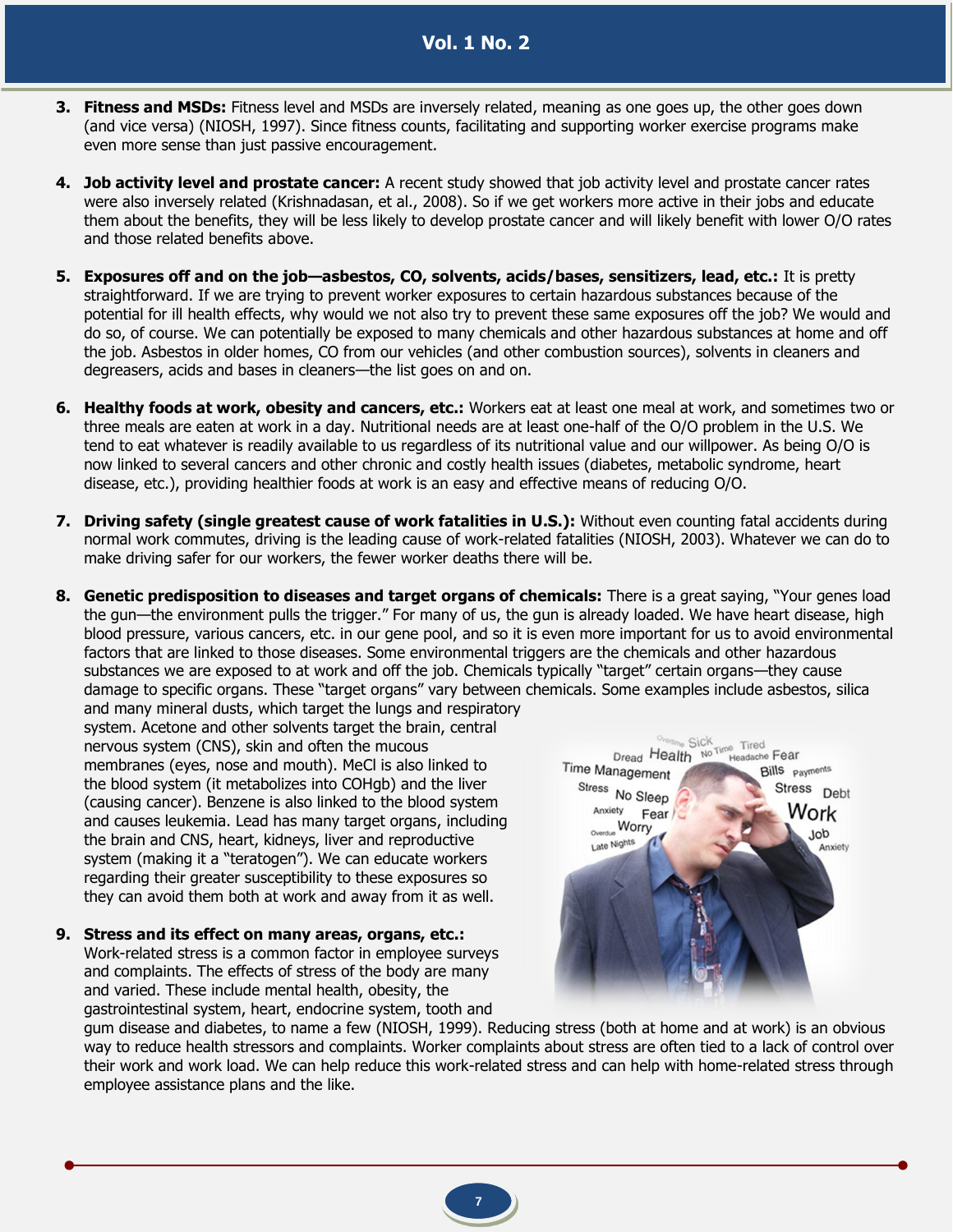- **10. Home safety and work safety—chemicals, PPE, electrical safety, slips/trips, hierarchy of controls, etc.:** More accidents occur off the job than on the job, and that is just to workers (it does not include non-workers, e.g., children and the elderly or infirmed). These accidents account for 25% more lost time than on the job accidents too (University of Alaska-Fairbanks, 2000). Focusing solely on work-related accidents is getting at less than 50% of the problem and causes. Off-the-job accidents have a significant negative impact on the workplace, including production and profits.
- **11. Behavior-based safety and lifestyle changes:** We are such creatures of habit, and many of us would attest to the cliché "old habits are hard to break." Whether they are safety-related habits at work (e.g., wearing a respirator) or personal health-related habits (e.g., eating fried foods), they impact our overall health and safety. Interventions at work can just as easily cover personal habits as well.
- **12. Dispel persistent urban myths, Internet hoaxes, etc.:** We all receive e-mails that warn us of some unknown hazard and implore us to forward them immediately to everyone in our address book. If you are in OHS, you receive these from genuinely concerned workers wanting to know if it is true. We spend time usually disproving these urban legends and hoaxes. Of course, we also receive them at home from well-meaning friends. Either way, we can educate others about these persistent e-mail myths by suggesting that the next time they get one, check it out first (before forwarding it) at [www.snopes.com](http://www.snopes.com/) or other urban legend sites. Then let us focus on real hazards and health problems.

Certainly, this makes sense in other areas. More studies will continue to demonstrate the overlap between work and home life and the obvious benefits of merging the two together. For now, let us turn to some specific research on integrating wellness interventions with OHS programs.

Let us start by looking at some of the research papers that have been done. Gloria Sorensen research papers include:

- Integrating Occupational Health Safety and Worksite Health Promotion
- Worker Participation in an Integrated Health Promotion/Health Protection Program
- A Model for Worksite Cancer Prevention

She has also:

- Performed a literature review. She found some evidence of a synergistic effect among U.S. and European companies.
- Performed the Wellworks-2 project, which was funded by the National Cancer Institute and NIOSH. She divided workers into groups that received wellness information. One group received it separately from OHS communications, and the other received it with their OHS materials. The group that received the wellness information integrated with the OHS materials quit smoking at double the rate of the other non-integrated group.
- Authored many papers on the subject in various journals.

The Institute of Medicine (IOM) of the National Academy of Science (NAS) was charged with evaluating NASA's employee health model. Their research turned into the book Integrating Employee Health: A Model Program for NASA.

In 2003, NASA's Office of the Chief Health and Medical Officer requested that the IOM evaluate NASA's programs and make suggestions for improvement. The IOM was



impressed with NASA's model of integrating health and wellness throughout the organization (including, but not only, its OHS program). They found NASA to be forward-thinking in pioneering wellness integration in the early 1990s.

NASA uses a Total Employee Health Management model with 11 different areas. One area, Occupational and Environmental Health, includes the following subareas:

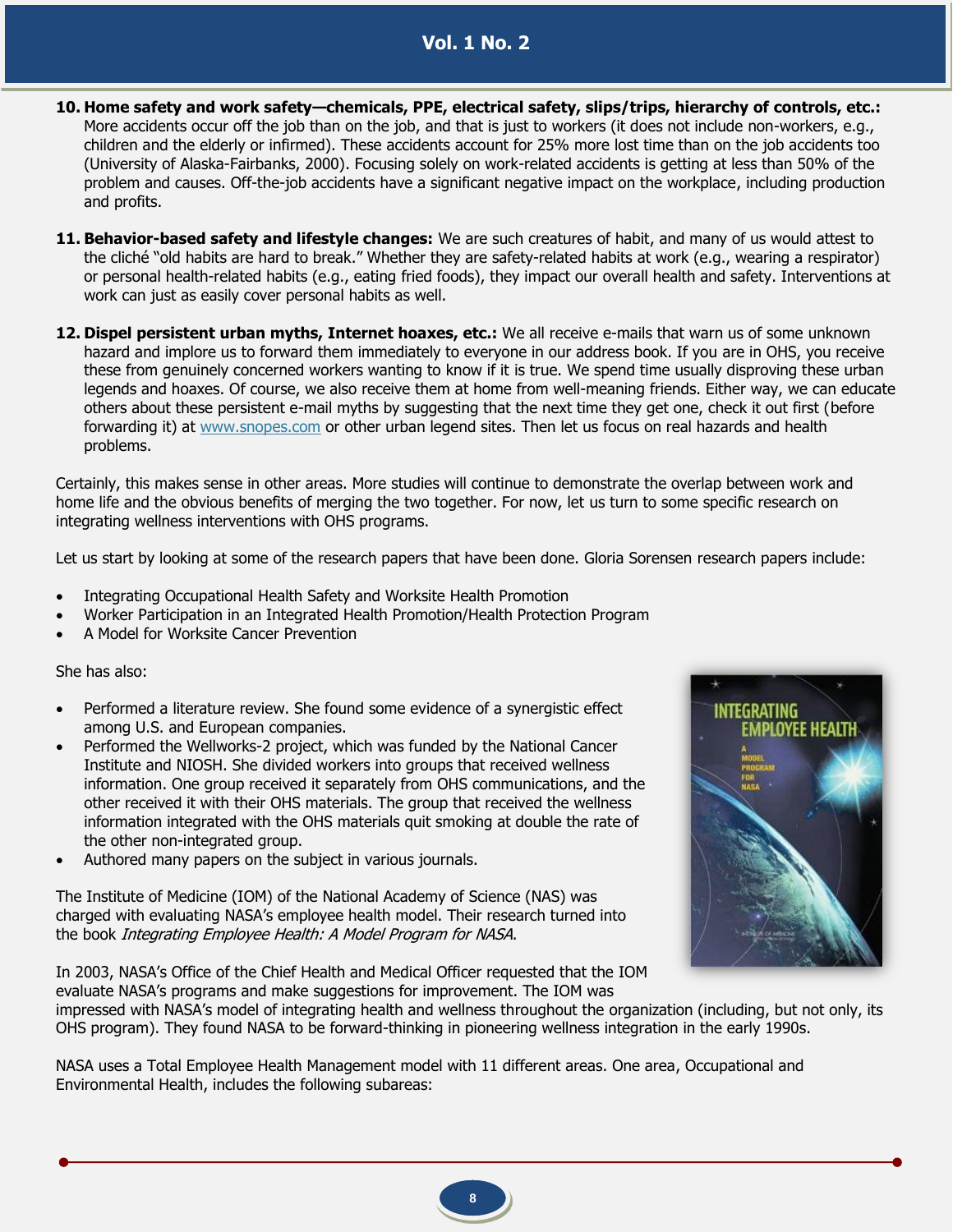- Safety and injury prevention
- Occupational medicine
- Environmental health programs
- Disaster preparedness and acute care

The other 10 areas are:

- 1. Absence Management
- 2. Behavioral Health
- 3. Disease and Case Management
- 4. Fitness Center
- 5. Health Advocate
- 6. Health Plan Design
- 7. Health Portal
- 8. Health Risk Assessment
- 9. Primary Care Centers
- 10. Wellness Programs

The IOM felt that NASA had a data collection and evaluation norm, which was helpful, and that for successful programs, the approach needed to be employee-centric instead of program-centric. The IOM had four overall findings with suggestions under each.

**Finding 1:** The occupational health mission statement is intended to meet employee healthcare needs but needs to be aligned with NASA's mission-driven vision.

**Finding 2:** Data collection, while robust, lacked uniformity and consistency between NASA centers. Communication between NASA headquarters and centers needed strengthening.

Finding 3: The traditional segregated approach to occupational health (and wellness) does not fit NASA's large, decentralized workforce.

**Finding 4:** NASA needs a more data-driven, effective and coordinated approach to support its mission (Institute of Medicine, 2005).

For programs to succeed, the approach needs to be employeecentric instead of program-centric. In 2004, NIOSH held the symposium "Steps to a Healthier U.S. Workforce," bringing together wellness and OHS professionals. Then in 2007, NIOSH changed the name (but not the focus) to "Work Life: Protecting and Promoting Worker Health," held a second symposium and have kept this new name for its program on it.

As part of the second symposium, NIOSH created two Centers for Excellence with missions to promote healthier workers. One center is at the

University of Massachusetts-Lowell. Its specific focus is to study and to develop health promotion models with ergonomics and mental health as areas of focus. The second center is at the University of Iowa, and its mission is to study the effects of different programs in varying work environments.

NIOSH researchers Jeannie Nigam and Lawrence Murphy studied organizations and research already done and presented a synergistic model in a poster presentation titled "Synergistic Model for Work Organization and Health Promotion." The model encourages integration of worker protection with worksite health promotion (WHP). It found that more than \$1,685 is spent on lost productivity per employee for ill health. They recommended a proactive approach (as opposed to a reactive one) in promoting health and preventing worker illness. They found that integrating WHP with OHS increases visibility of WHP. They also found it important to implement programs and policies in a supportive culture. They listed areas that benefited this synergy, including flex time, a fitness center, management experience and safety (Nygam & Murphy, 2004).

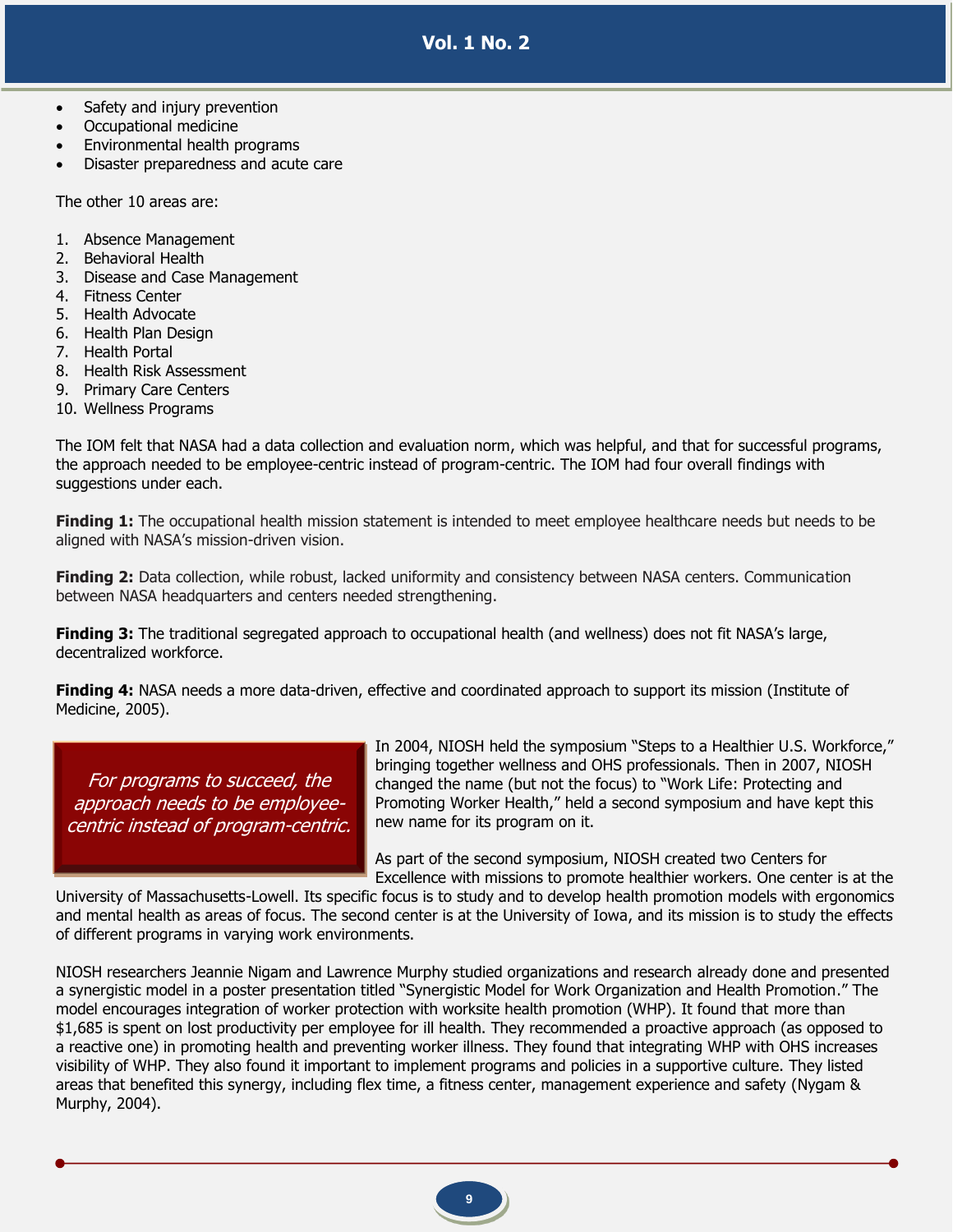NIOSH researchers Jeannie Nigam, Thomas Ng and Marcus Butts also studied work-related stress and organizational culture. They published a poster presentation titled "Occupational Stress and Organizational Culture as Predictors of Health Behavior." The purpose was to evaluate WHP and organizational culture. They found that to promote WHP effectiveness one must consider the organizational context and factors like work-related stress. They concluded that their research supports the recommendation that with WHP it is important to consider many work organization factors, in particular alcoholism, physical symptoms and depression (Nigam, et al., 2006).

Brookhaven Lab merged wellness with its workers' compensation/claims management and industrial hygiene and safety. Its occupational health clinic is within human resources and is merged with its environmental health and safety (EHS) program. Here are some specific examples:

- Occupational health physicals are offered along with elective ones.
- Preventive health measures are taken (rather than waiting for workers to present with symptoms).
- They benchmarked their return-to-work program.
- They train on safety at home and at work.
- When they do work-related lab work (e.g., blood lead tests), they also perform health screening (e.g., a complete blood count (CBC) and cholesterol) (interview with Michael Thorn, 2007).

Balsam Environmental Consultants was a small consulting company in New Hampshire in the 1980s through early 1990s. It since was bought by larger environmental companies. It employed mostly a young workforce of engineers, geologists, scientists and industrial hygienists (IHs). Work and personal health were treated as one total program. Here are some examples:

- When the employees went for their medical surveillance and physicals for compliance with OSHA's regulation 1910.120 HAZWOPER, the employees also had their CBC and cholesterol, etc. screening done as well as other routine personal (non-work-related) health screening (e.g., various cancer screening tests).
- When they built new offices, they put in showers, a locker room and an open workout space to facilitate employee workouts.
- They encouraged active employees from the president down to office staff—most all were active in some way or another (from aerobics to wind-surfing).
- When they had a tragic accident years later involving an employee exposed to an acid spill during a routine lab packing by a contractor, the employee showers likely saved his life and easily prevented more horrible acid burns (personal work experience and multiple interviews with current employees, 1987-99).

The State of Maine with about 13,500 workers has merged OHS and wellness into a combined program. One person manages it all, but he is very experienced as well as credentialed in both areas. He has committees to help him carry out the functions of the various areas. Only two agencies have someone responsible for their own department's OHS and wellness program. They tend to cover both areas in many projects and have found that they fit well together. While they have not yet measured outcomes, anecdotal evidence appears good for seeing benefits according to the Director of Employee Health and Safety (interviews with Bill McPeck, 2007-08).

Humana, a large insurance company, has merged wellness with OHS. Here is how:

- It combined its ergonomics program with wellness efforts (a common area amongst other companies).
- Its workers complete an online program for both wellness and ergonomics assessments.
- Workers earn points toward their own personalized wellness goals.
- A tutorial allows workers to do a self-evaluation and to make their own adjustments to their workstations. Therefore, no IH needs to do the work and can focus on other IH areas.
- Costs for new equipment have reduced significantly (e.g., chairs, desks, workstations, etc.) (interview with Kevin Byrne, 2007).

DST, Inc. is the largest processor of transaction statements in the U.S. It has about 15,000 employees with 3,000 in manufacturing. It merged EHS with wellness as follows: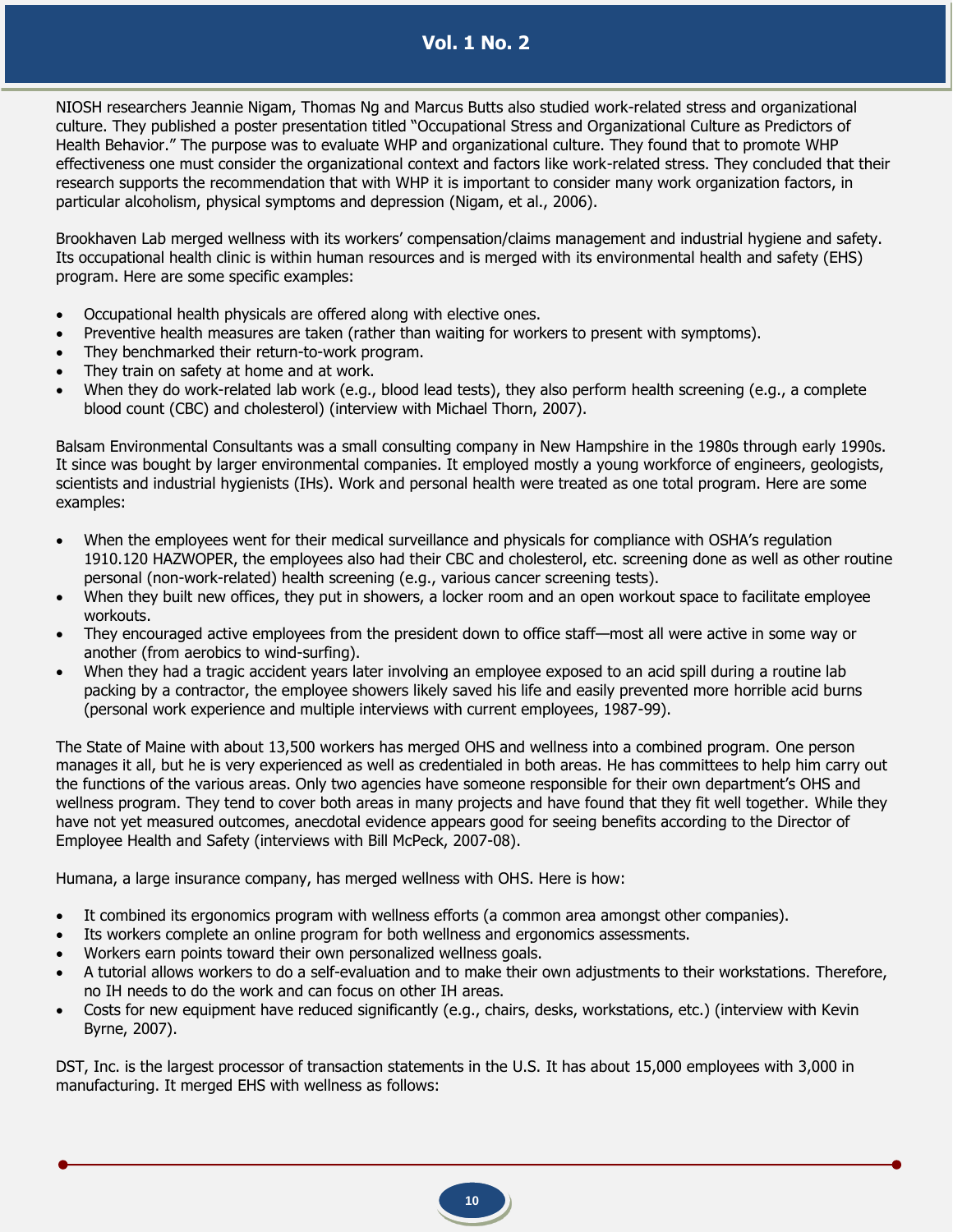- It put EHS and wellness under an MD with expertise in occupational and environmental medicine (OEM), preventive medicine and family practice.
- It built a Physical Center.
- It has seen correlations—a reduction in risk-takers' injuries and unsafe habits.
- It had a steady decline in injuries and WC claims over the last 15 years (interview with Warner Hudson, 2007).

General Mills also merged its wellness and OHS programs as follows:

- OHS and wellness were put under an MD who is Vice President of Health and Safety.
- Occupational health nurses do wellness, ergonomic evaluations, hearing screening, flu shots, exercise advice, nutrition education, etc.
- Themed newsletters on combined worker health are distributed to employees.
- General Mills found that certain injuries and illnesses were "easily predictable" and avoidable (interview with Tim Crimmon, 2007).

IBM has integrated wellness with OHS. Its merged program is occupational health-driven. It has used predictive modeling and data to better evaluate it and has found that many employees were able to drop at least one health risk (in a selfreported survey) (interview with Tom Kinsman, 2007).

Union Pacific Railroad merged its wellness and OHS programs. Here is what it found and experienced:

- Lack of sleep was a significant risk factor for employee health and safety.
- The company required its café vendor to limit saturated and transfats, etc. The vendor was pleased to be able to do it and loved it. So did the employees, one of whom commented, "I have lost 10 pounds without doing anything (different)!"
- It is the only company to win the C. Everett Koop Award four times (interview with Tom Kinsman, 2007).

PSE+G in New Jersey experienced a significant reduction in injuries and OSHA recordables after using physical therapists (PTs) in its merged OHS and wellness program. The use of PTs is another common example (interview with Tom Kinsman, 2007).

The U.S. Department of Agriculture's (USDA's) Animal and Plant Health Inspection Service (APHIS) integrated its OHS and wellness programs as follows:

- It put wellness, occupational health (OH), and IH all under an MD.
- The position is Chief of Safety, Health and Employee Wellness.
- The Wellness Manager is also the Ergonomics Manager and holds an IH degree.
- The branch has an agency IH who is responsible for WC, drug-free workplace, the employee assistance program (EAP), environmental protection, and occupational health (Thomas Richard Walker, 2007).

An oil and gas company merged its wellness and OHS programs as follows:

- It integrated it using a Health Team Model.
- It combined EAP, disease management, IH, first aid, ergonomics, WC and OH together under one program.
- It conducted a needs and interests assessment received an 80% response.
- It uses a web portal that is interactive and augmented with phone coaching.
- It uses Wellness Ambassadors as advocates for worker wellness.
- It uses a multidisciplinary approach.
- It also integrated EAP and work-life scenarios.
- It put all benefits together under one simplified, master agreement (interview with Martin Law, Kelly, Luttmer & Associates, 2007).

The Tennessee Valley Authority (TVA) with about 12,000 employees merged its OHS and wellness programs as follows: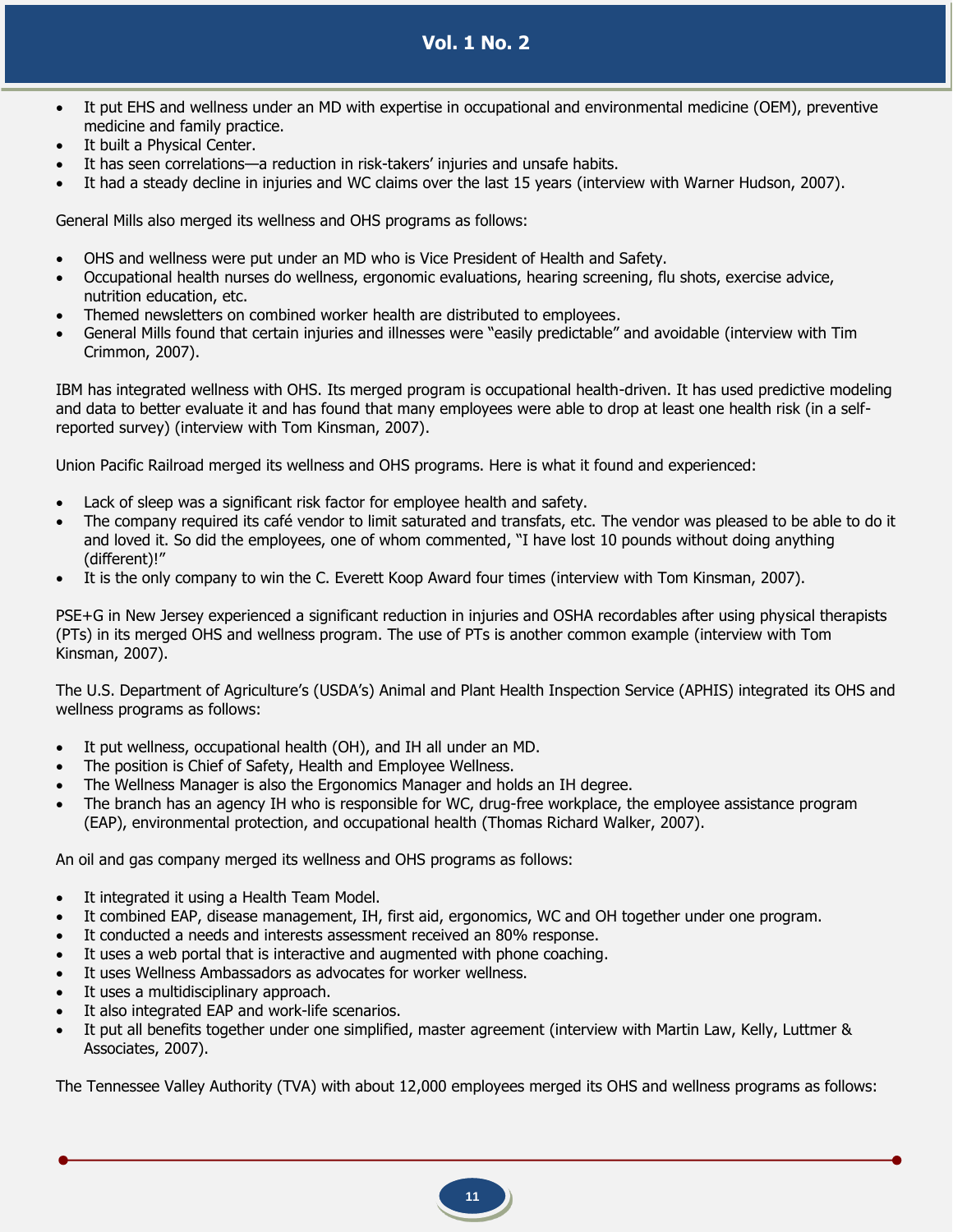**Vol. 1 No. 2**

- It put it all under Health Services: OH, fit for duty, EAP, WC and wellness (all are part of the Health and Safety Group).
- Wellness staff review and/or shadow work processes then recommend safer/healthier ways of working.
- It uses "one voice" for all areas and benefit from having all of the key players at the same table.
- It targets wellness and safety "repeat offenders" (not employees, but rather the typical problems—sprains and strains). They can then focus on proper lifting, strength, flexibility training, etc.
- It received very positive feedback, both from employees and the management team.
- It conducts "Block Training" all at once with wellness rolled in.
- It has wellness facilities, staff and screening (interview with Scott Tiemeyer, 2007).

Weyerhaeuser successfully merged wellness with OHS and focused on these areas:

- It used a health plan focus: it looked at preventive measures and conducted health risk assessments for employees.
- It used health coaching to focus on disease management.
- H&S messages are combined with health risk relationship information.
- It focused on ergonomics and early intervention and encouraged reporting of nonwork pain, soft tissue and chronic pains. It taught self-care, stretching and range of motion exercises to workers.
- It reviewed work processes for H&S improvements.
- It had an onsite fitness center and a reimbursement for offsite ones.
- It focused on smoking cessation and its long-term effects, healing problems (work and non-work), disability issues, etc.
- Wellness includes overall safety and health management for their program (e-mail interview with Denise Souza, 2007).

Worthington Industries merged wellness with OHS and saw significant results. Here is where and how:

- Employees go to the onsite Medical Center and receive a full workup.
- EHS and human resources are under one director.
- From 2001 to 2006, the total number of injuries decreased by  $\sim 65\%$ .
- Days Away Restricted or Transferred rate and their WC claims decreased from 1,000 (in 2001) to 358 (in 2006).
- It took 3 to 5 years to see significant changes.
- Smoking decreased from 22% to 15%.
- It saw a 2:1 return on investment (ROI) (Walker, 2008).

Highsmith is a supplier of furniture and equipment mostly to schools and libraries. It integrated wellness into its work culture back in 1989. Here is what Highsmith has done and seen:

- It changed insurers to one with a greater focus on wellness.
- It provides learning opportunities and a flexible schedule for employees.
- It provides annual health and wellness screenings (for both workers and their spouses).
- It subsidizes health insurance if workers do not use tobacco, have wellness screenings and/or get a comprehensive physical.
- Its insurance premiums increased by only 4.6% over the last 5 years (whereas in the U.S., it has gone up by  $\sim 60\%$ ).



# **Interested in Presenting at Safety 2013?**

Safety 2013 will be held in Las Vegas, NV. If you are interested in presenting at Safety 2013, please keep in mind that proposals are due by July 13, 2012. For more information, [click here.](http://www.asse.org/education/callforspeakers2013.php) You can either submit online or by e-mailing [pdcspeaker@asse.org.](mailto:pdcspeaker@asse.org) If you would

#### like to be **sponsored by the Health & Wellness Branch**,

please send your proposal to [ksonneson@asse.org](mailto:ksonneson@asse.org) indicating your interest.

Individual speakers receive a full complimentary conference registration, so it is a great opportunity.

> Proposals Due July 13, 2012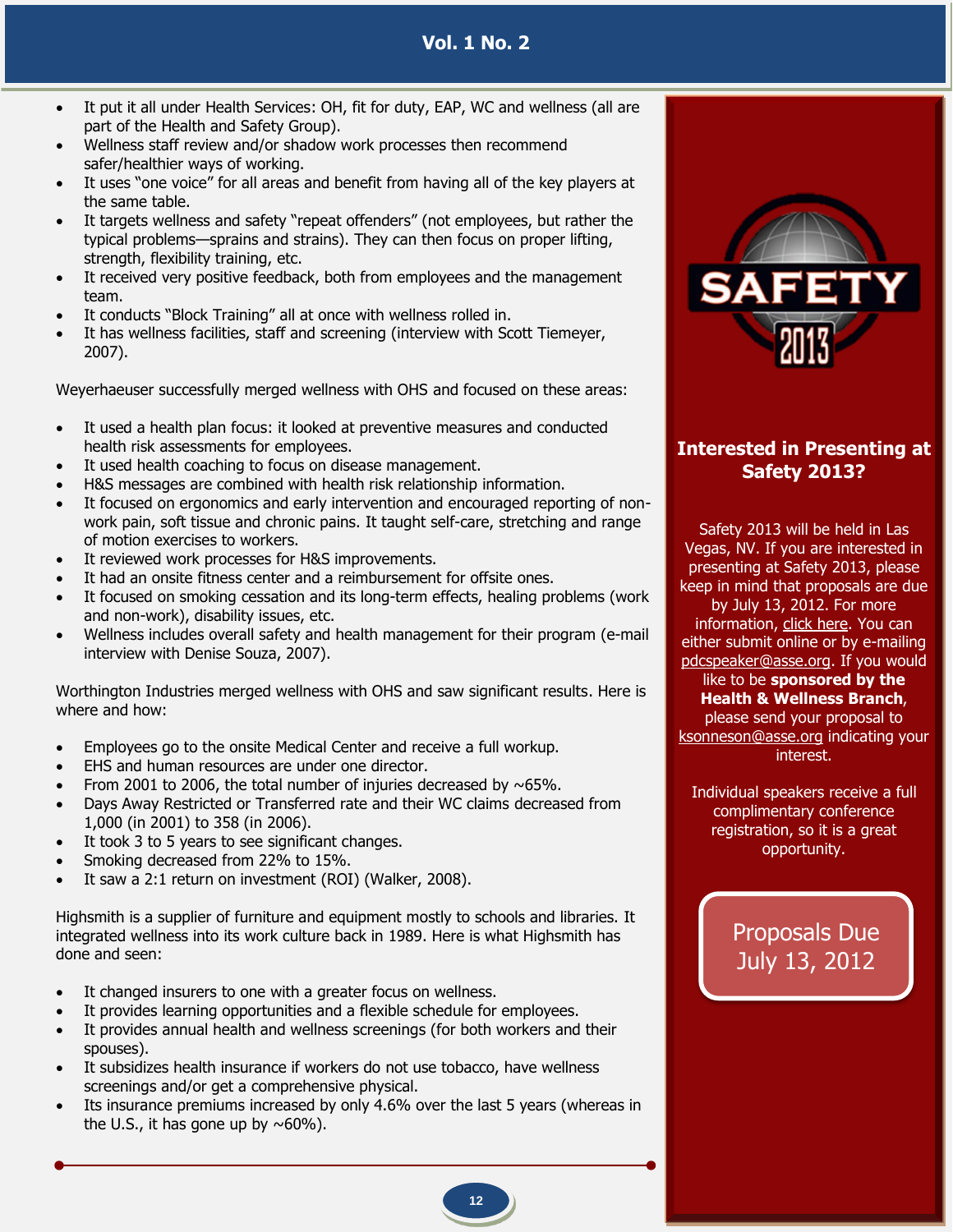- Employees with high cholesterol are down by 66%.
- They have enjoyed better profits and production (and they feel it is "the right thing to do") (Cable, 2007).

American Cast Iron Pipe Company (ACIPCO) merged wellness with OHS as follows:

- In 1993, it started the "Well Body Club" (with levels of 10, 25, 50 and 200—employees who qualify based on health get paid the dollar amount of the levels).
- It created "Teams of 3" for weight management encouragement (they get weighed together).
- It offered the "100-Day Challenge" by paying 100 employees \$100 to quit smoking for 100 days.
- Employees eat lunch with a nutritionist.
- Its ROI is \$2.19 to \$3.50 (and absenteeism) for every \$1 they put in.
- It has an onsite fitness center with strength training, cardiovascular equipment, an aerobics studio, showers and office facilities for physical therapy.
- The fitness center paid for itself in 3 years (Cable, 2007).

Lincoln Industries fully integrated wellness with its work culture starting 16 years ago and has had great successes:

- It provides onsite massages and preshift stretching.
- It requires that employees do quarterly checkups to measure weight, body fat and flexibility.
- It provides annual blood, vision and hearing tests.
- It rates employee fitness and health as platinum, gold, silver and non-metal.
- If employees achieve platinum status, they get a 3-day, paid trip to climb a 14,000' peak in Colorado. One hundred and three employees qualified, and 70 made the climb.
- Healthcare costs are less than \$4,000/employee; this is half the regional average. The company has saved more than \$2 million.
- WC costs were \$500,000 5 years ago. Now they are less than \$10,000 for the first 6 months of the year (CNN.com, 2008).

To summarize, merging or integrating wellness with OHS not only makes sense in many areas, it also pays off in greater benefits to workers and ROI for the organization. Many companies, organizations and government agencies have found success by taking this merged approach. What more proof does anyone need? **◊**

### **References**

(1987-99). Personal work experience and multiple interviews with current employees.

(2007, Feb.). E-mail interview with Denise Souza, MSN, NP, COHN-S, Weyerhaeuser.

(2007, Feb.). Interview with Kevin Byrne, MD, USPS Medical Director.

- (2007, Feb.). Interview with Martin Law, Kelly, Luttmer & Associates regarding anonymous oil and gas company.
- (2007, Feb.). Interview with Michael Thorn, RN, MBA, CWPM, Brookhaven Lab.

(2007, Feb.). Interview with Scott Tiemeyer, Tennessee Valley Authority.

(2007, Feb.). Interview with Thomas Richard Walker, MD, USDA APHIS.

(2007, Feb.). Interview with Tim Crimmon, MD, General Mills.

(2007, Feb.). Interview with Tom Kinsman of MediFit.

(2007, Feb.). Interview with Warner Hudson, MD, DST, Inc.

(2007, Feb.-2008, Sept.). Interviews with Bill McPeck, CWWP, State of Maine, Bureau of Human Resources, Director of Employee Health and Safety.

Cable, J. (2007, Apr. 1). The road to wellness. Occupational Hazards (now EHS Today).

Cancer Causes Control. (2008, Feb.). Physical job activity may cut prostate cancer risk. Retrieved from [http://howtokeephealth.info/?p=3491.](http://howtokeephealth.info/?p=3491)

DukeHealth.org. (2007, Apr. 23). Obesity increases workers' compensation costs. Durham, NC: Duke Medicine News and Communications. Retrieved from [http://www.dukehealth.org/health\\_library/news/10044.](http://www.dukehealth.org/health_library/news/10044)

Interview with Douglas Lawson, Ph.D., CIH, former OSHA Compliance Officer Region 1.

Jain, V.K. (2006). Smoking-related musculoskeletal disorders: A review. Journal of Orthopaedics.

Kort, M. & Baldry, J. (2002). The association between musculoskeletal disorders and obesity. Australian Health Review, 25(6), 207-14.